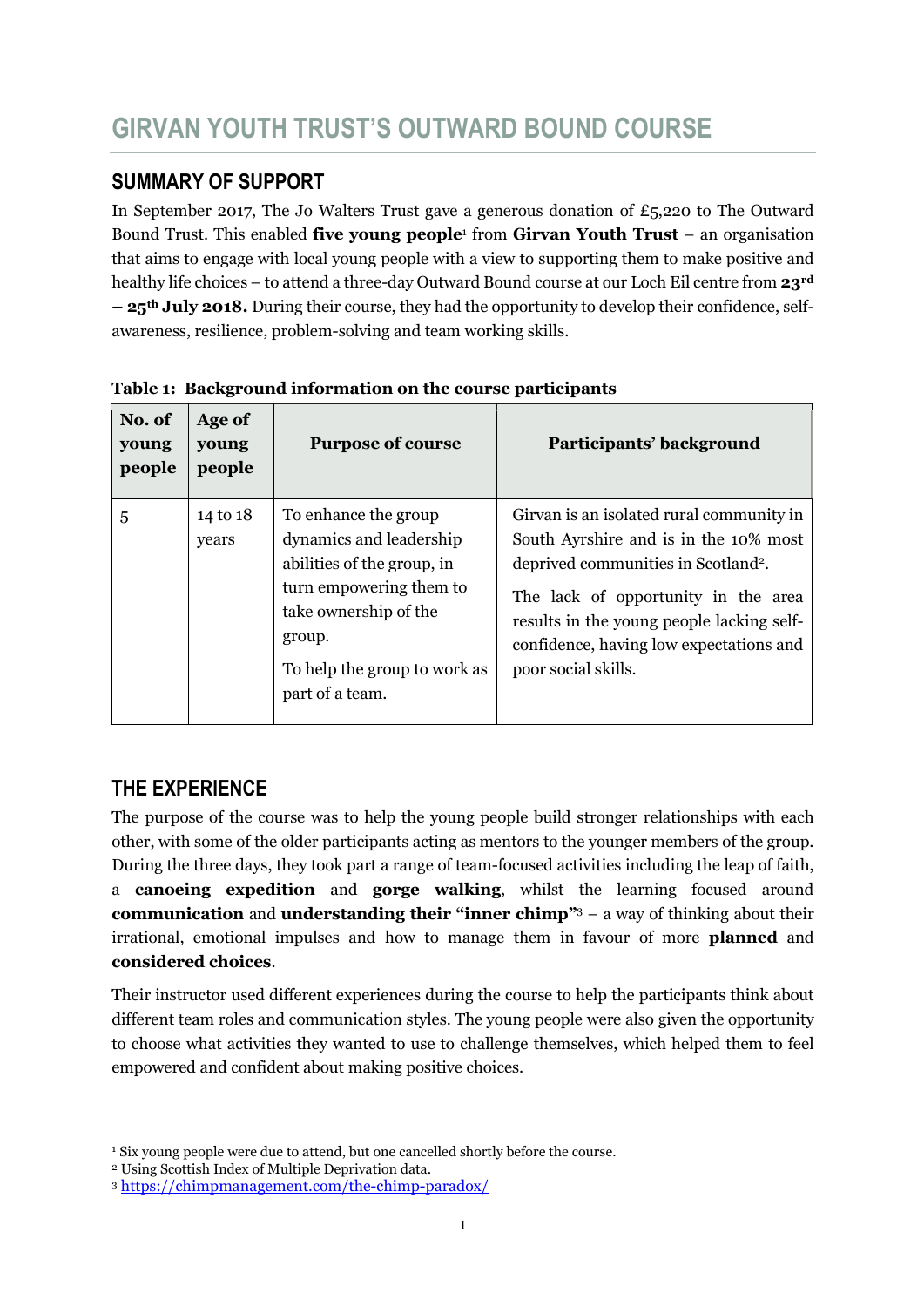## THE LEARNING OUTCOMES

At the end of their course, the participants and their accompanying youth workers completed feedback forms. Their comments indicate that the course met its objectives. In particular, it developed the young people's confidence, self-awareness and belief in their abilities, awareness of other people's strengths, resilience and ability to solve problems<sup>4</sup>.

### Increased confidence and self-awareness

During the course, the young people were presented with mental and physical challenges that they did not think they would be able to overcome. As they worked together as a team and supported one another, they were able to complete the challenges and their confidence grew.

- All five participants reported that they were more aware of their strengths.
- All five participants reported that they were more aware of the skills they need to develop in the future.
- Four of the five participants reported that they felt more confident in themselves.
- **Both youth workers** reported that the young people had realised that they were capable of more than they had thought.

"I really enjoyed the gorge walking as I have never done anything like it before and it really pushed me outside of my comfort zone." Briony, 14

"I learnt that not everything is as easy as we want and that we have to fight against it to get where we want." Natasha, 15



<sup>-</sup><sup>4</sup> All participant names have been changed.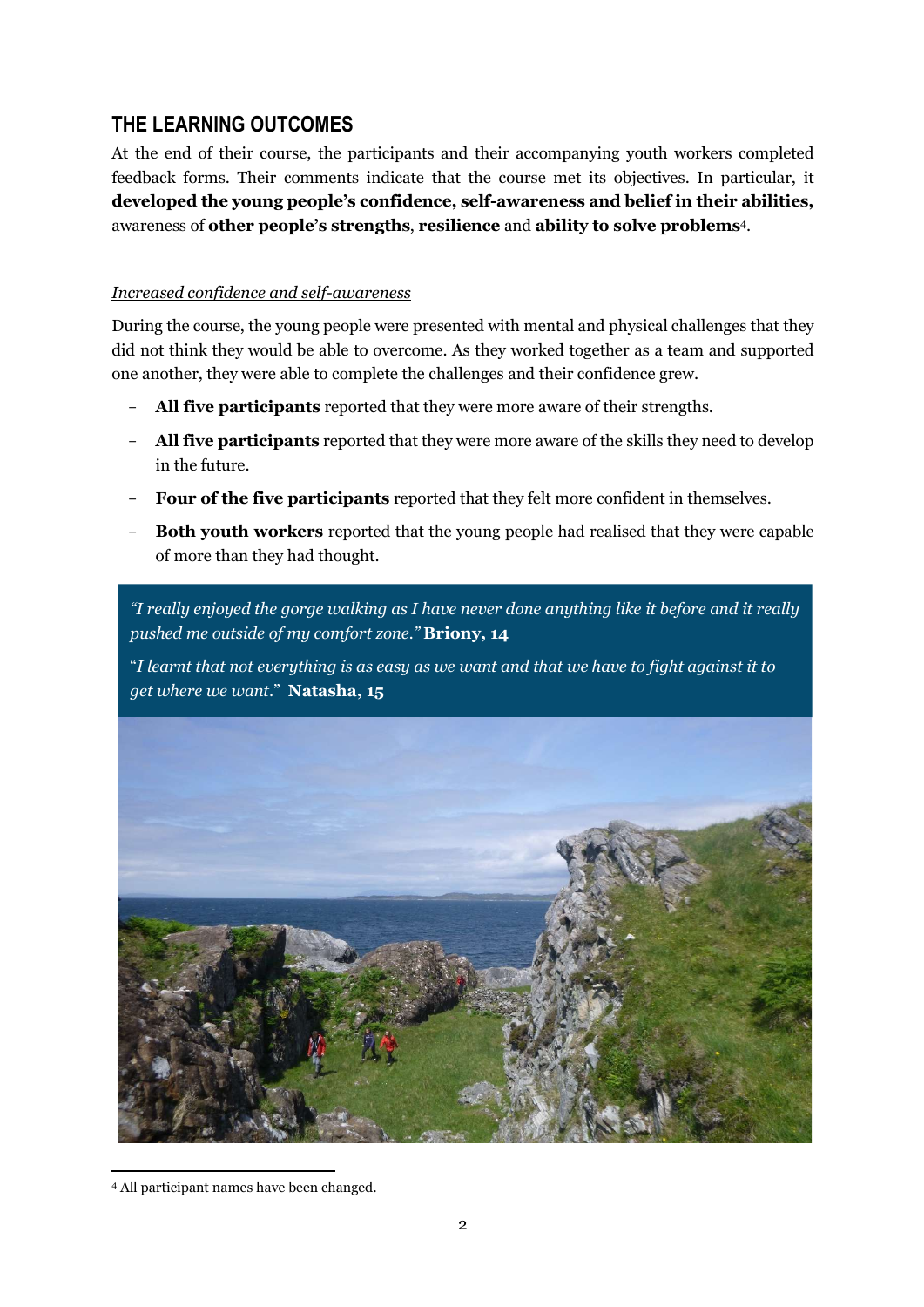#### Improved resilience and problem-solving

Many of the activities required the young people to work together as a team to support each other during challenging moments and to take a solution-oriented approach to tackling challenges. This developed their resilience and helped them develop a positive mindset for solving problems. At the end of the course:

- Four of the five participants thought they would be better able to solve problems in the future.
- Four of the five participants thought they would be more likely to keep going when they face difficulties in the future.
- Both youth workers reported that the young people had developed skills in setting personal goals and would be able to persevere when faced with challenges in the future.



"I overcame my fear of jumping in cold water. I did it by letting my inner chimp know that it would be okay and just going for it so I couldn't overthink it too much." Briony, 14

### Improved skills in working with others

Many of the activities required the young people to work as a team. This developed their understanding of other people's skills, the value of teamwork in achieving shared goals and their ability to work with others. At the end of the course:

- Four of the five participants agreed that they were more aware of other people's strengths.
- Both youth workers agreed that the young people developed their ability to work collaboratively with others.